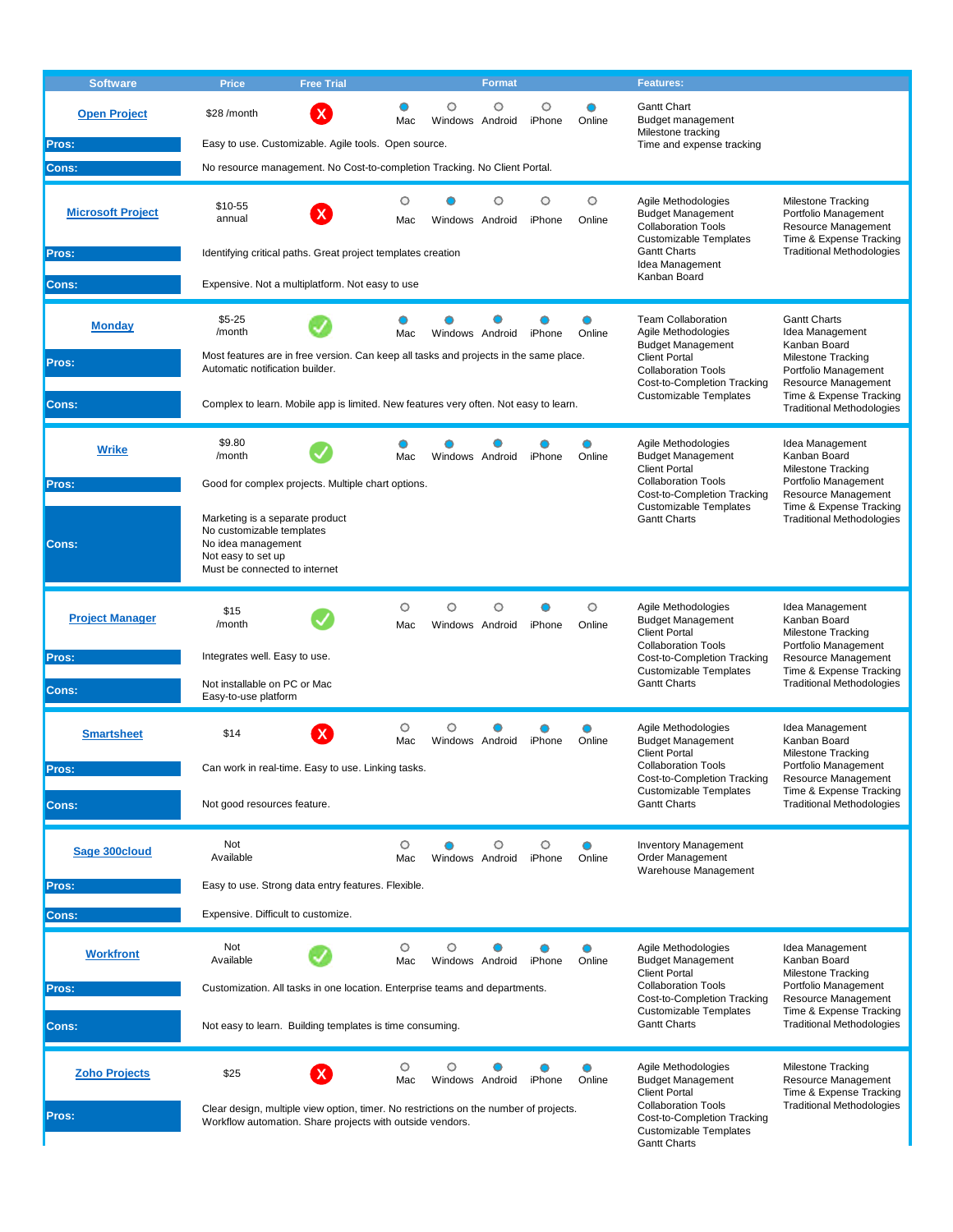| Cons:               | Not all functions are enot easy to use. asy to use. Complex gantt chart. Not customizable<br>for functionality and price package.                                                                                                      |                   | Idea Management<br>Kanban Board       |                                                                                                                     |                                                                                                                                                      |                                                                                    |  |  |
|---------------------|----------------------------------------------------------------------------------------------------------------------------------------------------------------------------------------------------------------------------------------|-------------------|---------------------------------------|---------------------------------------------------------------------------------------------------------------------|------------------------------------------------------------------------------------------------------------------------------------------------------|------------------------------------------------------------------------------------|--|--|
| <b>ClickUp</b>      | \$5<br>/month                                                                                                                                                                                                                          | Mac               | Windows Android                       | Online<br>iPhone                                                                                                    | Agile Methodologies<br><b>Budget Management</b>                                                                                                      | Idea Management<br>Kanban Board                                                    |  |  |
| Pros:               | Easy to use. Email reminders. Flexible.                                                                                                                                                                                                |                   |                                       |                                                                                                                     | <b>Client Portal</b><br><b>Collaboration Tools</b><br>Cost-to-Completion Tracking                                                                    | Milestone Tracking<br>Portfolio Management<br>Resource Management                  |  |  |
| Cons:               | Provides limited reports. Gantt chart not in free version. Poor mobile integration.                                                                                                                                                    |                   |                                       | <b>Customizable Templates</b><br>Time & Expense Tracking<br><b>Traditional Methodologies</b><br><b>Gantt Charts</b> |                                                                                                                                                      |                                                                                    |  |  |
| <b>Software</b>     | <b>Price</b>                                                                                                                                                                                                                           | <b>Free Trial</b> | <b>Format</b>                         |                                                                                                                     | <b>Features:</b>                                                                                                                                     |                                                                                    |  |  |
| <b>Zoho Sprints</b> | \$12-80<br>/ month                                                                                                                                                                                                                     | $\circ$<br>Mac    | $\circ$<br>O<br>Windows Android       | Online<br>iPhone                                                                                                    | Agile Methodologies<br><b>Collaboration Tools</b><br><b>Customizable Templates</b>                                                                   |                                                                                    |  |  |
| Pros:               | User friendly. Fast updates and new features. Best for startups.                                                                                                                                                                       |                   |                                       |                                                                                                                     | Idea Management<br>Kanban Board                                                                                                                      |                                                                                    |  |  |
| Cons:               | No gantt chart. No cumulative timesheets across the project. Image attachements wont<br>produce a thumb nail.                                                                                                                          |                   |                                       |                                                                                                                     | <b>Milestone Tracking</b><br>Time & Expense Tracking                                                                                                 |                                                                                    |  |  |
| <b>ProWorkflow</b>  | \$10/month                                                                                                                                                                                                                             | $\circ$<br>Mac    | $\circ$<br>$\circ$<br>Windows Android | $\circ$<br>Ο<br>iPhone<br>Online                                                                                    | Agile Methodologies<br><b>Budget Management</b><br><b>Client Portal</b>                                                                              | Idea Management<br><b>Milestone Tracking</b><br>Portfolio Management               |  |  |
| Pros:               | Good customer service.                                                                                                                                                                                                                 |                   |                                       |                                                                                                                     | <b>Collaboration Tools</b><br>Cost-to-Completion Tracking                                                                                            | Resource Management<br>Time & Expense Tracking                                     |  |  |
| Cons:               | Expense reporting features are limited.                                                                                                                                                                                                |                   |                                       |                                                                                                                     | <b>Customizable Templates</b><br><b>Gantt Charts</b>                                                                                                 | <b>Traditional Methodologies</b>                                                   |  |  |
| <b>Workzone</b>     | \$20-200<br>/month                                                                                                                                                                                                                     | $\circ$<br>Mac    | $\circ$<br>$\circ$<br>Windows Android | $\circ$<br>Ο<br>iPhone<br>Online                                                                                    | Budget Management,<br>Collaboration Tools,<br><b>Customizable Templates</b>                                                                          | Time & Expense Tracking<br><b>Traditional Methodologies</b>                        |  |  |
| Pros:               | Great customer service. Flexible. Time tracking function is easy to use. Easy to use. Best<br>for Marketing departments, ad agencies, colleges. Tagging.                                                                               |                   |                                       |                                                                                                                     | <b>Gantt Charts</b><br>Idea Management<br><b>Milestone Tracking</b>                                                                                  |                                                                                    |  |  |
| Cons:               | Expensive. Confusing task tracking. Automatic feature is restrictive. Heavily tme based.<br>Limited number of templates. Reporting function is less then ideal. Too many notifications.                                                |                   |                                       |                                                                                                                     | Portfolio Management<br>Resource Management                                                                                                          |                                                                                    |  |  |
| <b>FunctionFox</b>  | \$5 /month or<br>\$35                                                                                                                                                                                                                  | $\circ$<br>Mac    | O<br>Windows Android                  | iPhone<br>Online                                                                                                    | <b>Budget Management</b><br><b>Collaboration Tools</b><br>Cost-to-Completion Tracking                                                                |                                                                                    |  |  |
| Pros:               | Best for Graphic design, advertising, communications, marketing, multimedia, public<br>relations, and interactive firms. Timer feature, excellent customer service. Keeps from over<br>scheduling employees. Easy to use.              |                   |                                       |                                                                                                                     | <b>Milestone Tracking</b><br>Resource Management<br>Time & Expense Tracking                                                                          |                                                                                    |  |  |
| Cons:               | Marketing is a separate product.<br>No customizable templates<br>No idea management<br>Not easy to set up<br>Must be connected to internet                                                                                             |                   |                                       |                                                                                                                     |                                                                                                                                                      |                                                                                    |  |  |
| Hive                | $$12/m$ onth                                                                                                                                                                                                                           | Mac               | O<br>Windows Android iPhone           | Online                                                                                                              | Agile Methodologies<br><b>Collaboration Tools</b><br><b>Customizable Templates</b>                                                                   | Resource Management<br>Time & Expense Tracking<br><b>Traditional Methodologies</b> |  |  |
| Pros:               | Easy to use. Great for communication and collaboration. Can log tasks, hours, and clients.                                                                                                                                             |                   |                                       |                                                                                                                     | <b>Gantt Charts</b><br>Idea Management<br>Kanban Board                                                                                               |                                                                                    |  |  |
| Cons:               | Mobile app is not as functional. Inability to create dependent tasks. No desk top app.                                                                                                                                                 |                   |                                       |                                                                                                                     | <b>Milestone Tracking</b><br>Portfolio Management                                                                                                    |                                                                                    |  |  |
| <b>Mavenlink</b>    | \$19/month                                                                                                                                                                                                                             | $\circ$<br>Mac    | $\circ$<br>$\circ$<br>Windows Android | $\circ$<br>ο<br>iPhone<br>Online                                                                                    | Agile Methodologies<br><b>Budget Management</b><br><b>Client Portal</b>                                                                              | <b>Milestone Tracking</b><br>Portfolio Management<br>Resource Management           |  |  |
| Pros:               | Mavenlink is ideal for professional services businesses, especially in the marketing,<br>advertising, public relations, architecture, engineering, IT services, management<br>consulting and education. Great reporting functionality. |                   |                                       |                                                                                                                     | <b>Collaboration Tools</b><br>Cost-to-Completion Tracking<br><b>Customizable Templates</b><br><b>Gantt Charts</b><br>Idea Management<br>Kanban Board | Time & Expense Tracking<br><b>Traditional Methodologies</b>                        |  |  |
| Cons:               | Functionality issues with: categorization, and approving timesheets. Comments are<br>published to all enteries. Absences of a real administrator. Gantt chart needs a lot of work.                                                     |                   |                                       |                                                                                                                     |                                                                                                                                                      |                                                                                    |  |  |
| <b>WorkflowMax</b>  | $$15/m$ onth                                                                                                                                                                                                                           | $\circ$<br>Mac    | $\circ$<br>$\circ$<br>Windows Android | iPhone<br>Online                                                                                                    | <b>Budget Management</b><br><b>Client Portal</b><br><b>Collaboration Tools</b><br>$\sim$ $\sim$                                                      |                                                                                    |  |  |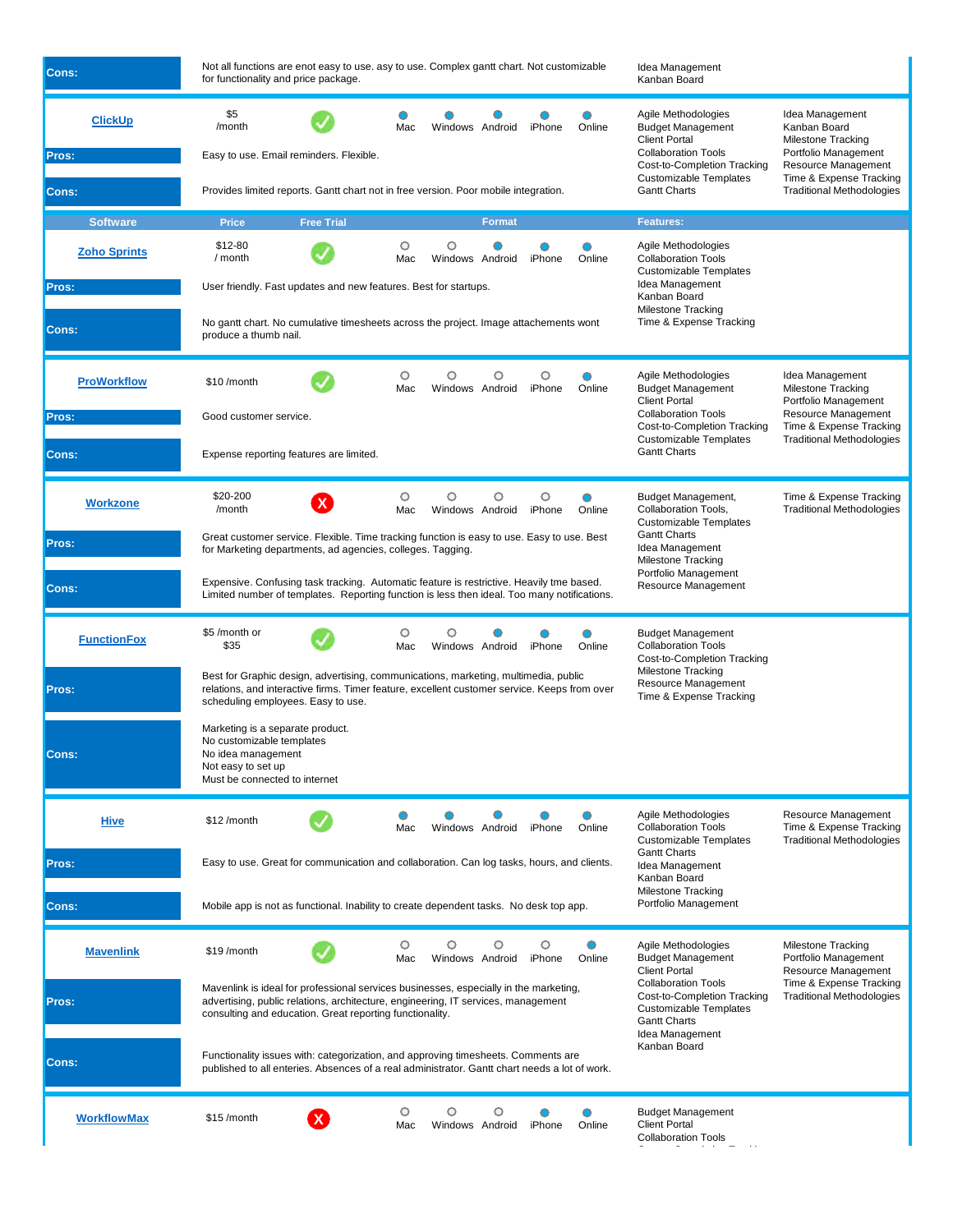| Pros:                    | Best for reative agencies, architects, engineers, surveyors, lawyers, IT companies,<br>construction firms, consultants & anyone else who bills by time.                                                                                  |                   |                                 | Cost-to-Completion Tracking<br><b>Customizable Templates</b><br>Milestone Tracking Resource<br>Management |                                             |                                                                                                          |                                                                                    |
|--------------------------|------------------------------------------------------------------------------------------------------------------------------------------------------------------------------------------------------------------------------------------|-------------------|---------------------------------|-----------------------------------------------------------------------------------------------------------|---------------------------------------------|----------------------------------------------------------------------------------------------------------|------------------------------------------------------------------------------------|
| Cons:                    | No gantt chart. Reporting is Hard to navigate. Mobile app is limited.                                                                                                                                                                    |                   |                                 | Time & Expense Tracking                                                                                   |                                             |                                                                                                          |                                                                                    |
| <u>Asana</u>             | \$9.99<br>/month                                                                                                                                                                                                                         | Mac               | Windows Android                 | iPhone                                                                                                    | Online                                      | Agile Methodologies<br><b>Budget Management</b><br><b>Client Portal</b>                                  | Kanban Board<br>Milestone Tracking<br>Portfolio Management                         |
| Pros:                    | Easy to set up. Easily customizable. Great task manager.                                                                                                                                                                                 |                   |                                 |                                                                                                           |                                             | <b>Collaboration Tools</b><br>Cost-to-Completion Tracking<br><b>Customizable Templates</b>               | Resource Management<br>Time & Expense Tracking<br><b>Traditional Methodologies</b> |
| Cons:                    | Not good time tracking. No hierarchy option. Dependencies cannot be set between tasks.                                                                                                                                                   |                   |                                 |                                                                                                           |                                             | <b>Gantt Charts</b><br>Idea Management                                                                   |                                                                                    |
| <b>WorkOtter</b>         | \$10 /month                                                                                                                                                                                                                              | $\circ$<br>Mac    | O<br>Windows Android            | iPhone                                                                                                    | Online                                      | Agile Methodologies<br><b>Budget Management</b><br><b>Client Portal</b>                                  | Idea Management<br>Kanban Board<br>Milestone Tracking                              |
| Pros:                    | Easy to use. High level of Customizable.                                                                                                                                                                                                 |                   |                                 |                                                                                                           |                                             | <b>Collaboration Tools</b><br>Cost-to-Completion Tracking<br><b>Customizable Templates</b>               | Portfolio Management<br>Resource Management                                        |
| Cons:                    | Learning curve.                                                                                                                                                                                                                          |                   |                                 |                                                                                                           |                                             | <b>Gantt Charts</b>                                                                                      | Time & Expense Tracking<br><b>Traditional Methodologies</b>                        |
| <b>Teamwork Projects</b> | \$9 /month                                                                                                                                                                                                                               | $\circ$<br>Mac    | $\circ$<br>Windows Android      | iPhone                                                                                                    | Online                                      | Agile Methodologies<br><b>Client Portal</b><br><b>Collaboration Tools</b>                                | Milestone Tracking<br>Portfolio Management<br>Time & Expense Tracking              |
| Pros:                    | Very flexible.                                                                                                                                                                                                                           |                   |                                 |                                                                                                           |                                             | Cost-to-Completion Tracking<br><b>Gantt Charts</b><br>Idea Management                                    | <b>Traditional Methodologies</b>                                                   |
| Cons:                    | Hard to navigate.                                                                                                                                                                                                                        |                   |                                 |                                                                                                           |                                             | Kanban Board                                                                                             |                                                                                    |
| <b>Celoxis</b>           | \$25 /month                                                                                                                                                                                                                              | Ο<br>Mac          | $\circ$<br>Windows Android      | $\circ$<br>iPhone                                                                                         | O<br>Online                                 | Agile Methodologies<br><b>Budget Management</b><br><b>Client Portal</b>                                  | Idea Management<br>Kanban Board<br><b>Milestone Tracking</b>                       |
| Pros:                    | Extremly customizable. Flexible. API integration.                                                                                                                                                                                        |                   |                                 | <b>Collaboration Tools</b><br>Cost-to-Completion Tracking                                                 | Portfolio Management<br>Resource Management |                                                                                                          |                                                                                    |
| Cons:                    | Can't zoom, Can't see all reporting list. Not user friendly.                                                                                                                                                                             |                   |                                 |                                                                                                           |                                             | <b>Customizable Templates</b><br><b>Gantt Charts</b>                                                     | Time & Expense Tracking<br><b>Traditional Methodologies</b>                        |
|                          |                                                                                                                                                                                                                                          |                   |                                 |                                                                                                           |                                             |                                                                                                          |                                                                                    |
| <b>Software</b>          | <b>Price</b>                                                                                                                                                                                                                             | <b>Free Trial</b> | <b>Format</b>                   |                                                                                                           |                                             | <b>Features:</b>                                                                                         |                                                                                    |
| <b>Kintone</b>           | \$24 /month                                                                                                                                                                                                                              | $\circ$<br>Mac    | $\circ$<br>O<br>Windows Android | iPhone                                                                                                    | Online                                      | Agile Methodologies<br><b>Budget Management</b>                                                          | <b>Milestone Tracking</b><br>Portfolio Management                                  |
| Pros:                    | Good customer service team. Comprhensive data base. Easy to use. Software is customiza                                                                                                                                                   |                   |                                 |                                                                                                           |                                             | <b>Client Portal</b><br><b>Collaboration Tools</b><br>Cost-to-Completion Tracking<br><b>Gantt Charts</b> | Resource Management<br>Time & Expense Tracking<br><b>Traditional Methodologies</b> |
| Cons:                    | Not easy to use. Challenging to learn. Mobile app is not easy to use. Can't have multiple<br>clients working at the same time. Portal layout is not customizable.                                                                        |                   |                                 |                                                                                                           |                                             | Idea Management<br>Kanban Board                                                                          |                                                                                    |
| Workamajig               | \$38 /month                                                                                                                                                                                                                              | Mac               | Windows Android                 | iPhone                                                                                                    | Online                                      | Agile Methodologies<br><b>Budget Management</b><br><b>Client Portal</b>                                  | Kanban Board<br>Milestone Tracking                                                 |
| Pros:                    | Good customer service.                                                                                                                                                                                                                   |                   |                                 |                                                                                                           |                                             | <b>Collaboration Tools</b><br>Cost-to-Completion Tracking                                                | Resource Management<br>Time & Expense Tracking<br><b>Traditional Methodologies</b> |
| Cons:                    | Learning Curve. Not good for complex schedules.                                                                                                                                                                                          |                   |                                 |                                                                                                           |                                             | <b>Gantt Charts</b><br>Idea Management                                                                   |                                                                                    |
| inMotion ignite          | Not<br>Available                                                                                                                                                                                                                         | $\circ$<br>Mac    | $\circ$<br>Windows Android      | iPhone                                                                                                    | Online                                      | Agile Methodologies<br><b>Client Portal</b><br><b>Collaboration Tools</b>                                | Time & Expense Tracking<br><b>Traditional Methodologies</b>                        |
| Pros:                    | Best for reative and marketing teams in almost every industry, including: Retail Consumer<br>Goods Entertainment Education Hospitality Healthcare Finance Not for Profit Advertising.<br>Customers can track the process. User Friendly. |                   |                                 |                                                                                                           |                                             | <b>Customizable Templates</b><br><b>Gantt Charts</b><br>Idea Management<br><b>Milestone Tracking</b>     |                                                                                    |
| Cons:                    | Lack of customization. Cannot handle large files. Missing complex features.                                                                                                                                                              |                   |                                 |                                                                                                           |                                             | Resource Management                                                                                      |                                                                                    |
| <b>Backlog</b>           | \$35 / month                                                                                                                                                                                                                             | Mac               | Windows Android                 | iPhone                                                                                                    | Online                                      | Agile Methodologies<br><b>Collaboration Tools</b>                                                        | Resource Management<br>Time & Expense Tracking                                     |
| Pros:                    | Easy to use. High-level organization.                                                                                                                                                                                                    |                   |                                 |                                                                                                           |                                             | <b>Customizable Templates</b><br><b>Gantt Charts</b><br>Idea Management<br>Kanban Board                  | <b>Traditional Methodologies</b>                                                   |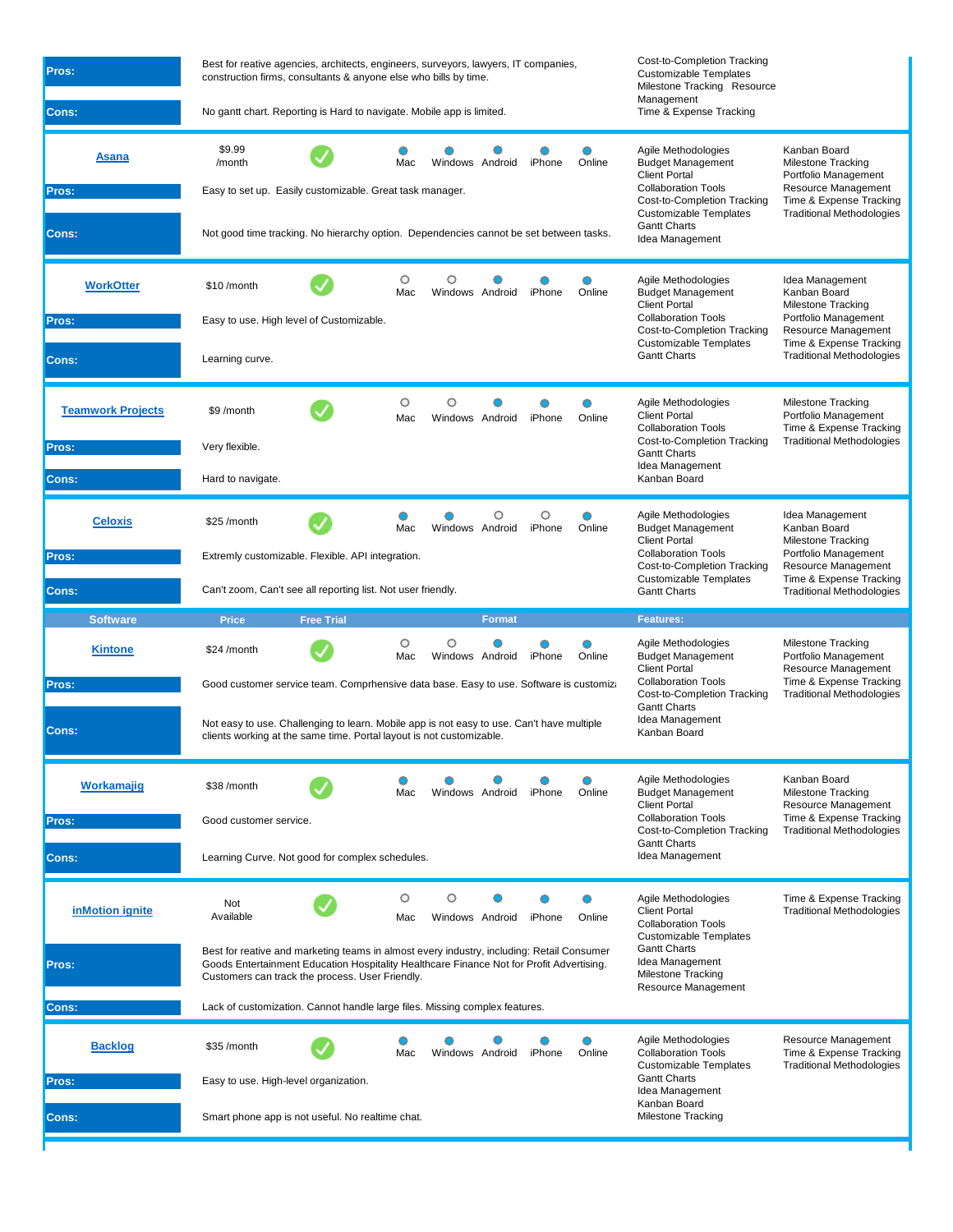| <b>Aysling Service</b><br><b>Operations</b>        | \$250 /month                                                                                                                                                                                                      | $\circ$<br>Mac<br>Windows Android                         | O<br>O<br>iPhone                            | Online      | Agile Methodologies<br><b>Budget Management</b><br><b>Client Portal</b><br><b>Collaboration Tools</b>             | <b>Milestone Tracking</b><br>Resource Management<br>Time & Expense Tracking                         |  |
|----------------------------------------------------|-------------------------------------------------------------------------------------------------------------------------------------------------------------------------------------------------------------------|-----------------------------------------------------------|---------------------------------------------|-------------|-------------------------------------------------------------------------------------------------------------------|-----------------------------------------------------------------------------------------------------|--|
| Pros:                                              | Best for Multimedia & Graphic Designers, Custom Software & Technical Consultants,<br>Media Publishers, Mechanical & Industrial Engineers, Event Managers, and General<br>Businesses with Vendors and Freelancers. |                                                           |                                             |             | Cost-to-Completion Tracking<br><b>Customizable Templates</b><br><b>Gantt Charts</b>                               |                                                                                                     |  |
| Cons:                                              |                                                                                                                                                                                                                   |                                                           |                                             |             | Idea Management                                                                                                   |                                                                                                     |  |
| <b>Airtable</b>                                    | \$12 /month                                                                                                                                                                                                       | Mac<br>Windows Android                                    | iPhone                                      | Online      | Agile Methodologies<br><b>Budget Management</b><br><b>Client Portal</b>                                           | Idea Management<br>Kanban Board<br>Milestone Tracking                                               |  |
| Pros:                                              | Best for mall business and teams within larger organizations. Customization options.                                                                                                                              | <b>Collaboration Tools</b><br>Cost-to-Completion Tracking | Portfolio Management<br>Resource Management |             |                                                                                                                   |                                                                                                     |  |
| Cons:                                              | Can get expensive for big teams. Perfect for large amount of data with no code skills.                                                                                                                            |                                                           |                                             |             | <b>Customizable Templates</b><br><b>Gantt Charts</b>                                                              | Time & Expense Tracking                                                                             |  |
| <b>RoboHead</b>                                    | Not<br>Available                                                                                                                                                                                                  | $\circ$<br>$\circ$<br>Mac<br>Windows Android              | $\circ$<br>$\circ$<br>iPhone                | O<br>Online | Agile Methodologies<br><b>Budget Management</b><br><b>Client Portal</b>                                           | Time & Expense Tracking<br><b>Traditional Methodologies</b>                                         |  |
| Pros:                                              | Specifically designed for in-house Marketing and Creative departments. Flexible.<br>Reporting capabilities sync with emails.                                                                                      |                                                           |                                             |             | <b>Collaboration Tools</b><br>Cost-to-Completion Tracking<br><b>Customizable Templates</b><br><b>Gantt Charts</b> |                                                                                                     |  |
| Cons:                                              | Cannot easily manipulate tasks. Cannot assign delegates during absnces. Cannot<br>customize before prining.                                                                                                       |                                                           |                                             |             | Kanban Board<br>Resource Management                                                                               |                                                                                                     |  |
| <b>BigTime</b>                                     | $$10/m$ onth                                                                                                                                                                                                      | $\circ$<br>$\circ$<br>Mac<br>Windows Android              | iPhone                                      | Online      | <b>Budget Management</b><br>Cost-to-Completion Tracking<br><b>Gantt Charts</b>                                    |                                                                                                     |  |
| Pros:<br>Cons:                                     | Customization. Easy to use.                                                                                                                                                                                       |                                                           |                                             |             | <b>Milestone Tracking</b><br>Resource Management<br>Time & Expense Tracking                                       |                                                                                                     |  |
| <b>Quick Base</b>                                  | $$15/m$ onth                                                                                                                                                                                                      | $\circ$<br>$\circ$                                        | $\circ$<br>O                                | O           | Agile Methodologies                                                                                               | Kanban Board                                                                                        |  |
| Pros:                                              | Flexible. Custom reports and data collection. Good customer service. Scalable.                                                                                                                                    | Mac<br>Windows Android                                    | iPhone                                      | Online      | <b>Budget Management</b><br><b>Client Portal</b><br><b>Collaboration Tools</b><br>Cost-to-Completion Tracking     | <b>Milestone Tracking</b><br>Portfolio Management<br>Resource Management<br>Time & Expense Tracking |  |
| Cons:                                              | Expensive for larger teams. Advanced programming language. Reports are not easily<br>formattable.                                                                                                                 |                                                           |                                             |             | <b>Customizable Templates</b><br><b>Gantt Charts</b><br>Idea Management                                           | <b>Traditional Methodologies</b>                                                                    |  |
| <b>Clarizen One</b>                                | \$45 /month                                                                                                                                                                                                       | $\circ$<br>O<br>Mac<br>Windows Android                    | iPhone                                      | Online      | Agile Methodologies<br><b>Budget Management</b><br><b>Client Portal</b>                                           | Kanban Board<br>Milestone Tracking<br>Portfolio Management                                          |  |
| Pros:                                              | Best suited for enterprise-level project managers, IT organizations and professional<br>services teams that require powerful, flexible and intuitive project management. Great<br>customization. All in one.      |                                                           |                                             |             | <b>Collaboration Tools</b><br>Cost-to-Completion Tracking<br><b>Customizable Templates</b>                        | Resource Management<br>Time & Expense Tracking<br><b>Traditional Methodologies</b>                  |  |
| Cons:                                              | Delay in customer support.                                                                                                                                                                                        |                                                           |                                             |             | <b>Gantt Charts</b><br>Idea Management                                                                            |                                                                                                     |  |
| <b>Accelo</b>                                      | \$39 / month                                                                                                                                                                                                      | $\circ$<br>$\circ$<br>Windows Android<br>Mac              | iPhone                                      | O<br>Online | Agile Methodologies<br><b>Budget Management</b><br><b>Client Portal</b>                                           | Kanban Board<br>Milestone Tracking<br>Portfolio Management                                          |  |
| Pros:                                              | Supports a variety of activities: sales, projects, contracts & retainers. Analytics.                                                                                                                              |                                                           |                                             |             | <b>Collaboration Tools</b><br>Cost-to-Completion Tracking                                                         | Resource Management<br>Time & Expense Tracking                                                      |  |
| Cons:                                              | Hard to define tasks: not user friendly. Application setting is complicated. Not user friendly.                                                                                                                   |                                                           |                                             |             | <b>Customizable Templates</b><br><b>Gantt Charts</b>                                                              | <b>Traditional Methodologies</b>                                                                    |  |
| <b>Software</b>                                    | <b>Free Trial</b><br><b>Price</b>                                                                                                                                                                                 |                                                           | Format                                      |             | <b>Features:</b>                                                                                                  |                                                                                                     |  |
| <b>FinancialForce Project</b><br><b>Management</b> | Not<br>Available                                                                                                                                                                                                  | $\circ$<br>$\circ$<br>Mac<br>Windows Android              | $\circ$<br>$\circ$<br>iPhone                | Online      | <b>Budget Management</b><br><b>Collaboration Tools</b><br><b>Gantt Charts</b>                                     |                                                                                                     |  |
| Pros:                                              | FinancialForce is built for services teams of 50+ employees. Social collaboration tool. Custo                                                                                                                     |                                                           |                                             |             | <b>Milestone Tracking</b><br>Portfolio Management<br>Resource Management                                          |                                                                                                     |  |
| Cons:                                              | Can be overwhelming. Works best with firefox. Easy to use. Issues with the apps.                                                                                                                                  |                                                           |                                             |             | Time & Expense Tracking                                                                                           |                                                                                                     |  |
| Aha!                                               | \$59 /month                                                                                                                                                                                                       | $\circ$<br>O<br>Mac<br>Windows Android                    | iPhone                                      | Ο<br>Online | Agile Methodologies<br><b>Collaboration Tools</b><br><b>Gantt Charts</b>                                          | Portfolio Management<br>Resource Management<br><b>Traditional Methodologies</b>                     |  |
| Pros:                                              | Easy to use. Great customer service.                                                                                                                                                                              |                                                           |                                             |             | Idea Management<br>Kanban Board                                                                                   |                                                                                                     |  |
| Cons:                                              | Can be overwhelming. Expensive. Steep learning curve.                                                                                                                                                             |                                                           |                                             |             | <b>Milestone Tracking</b>                                                                                         |                                                                                                     |  |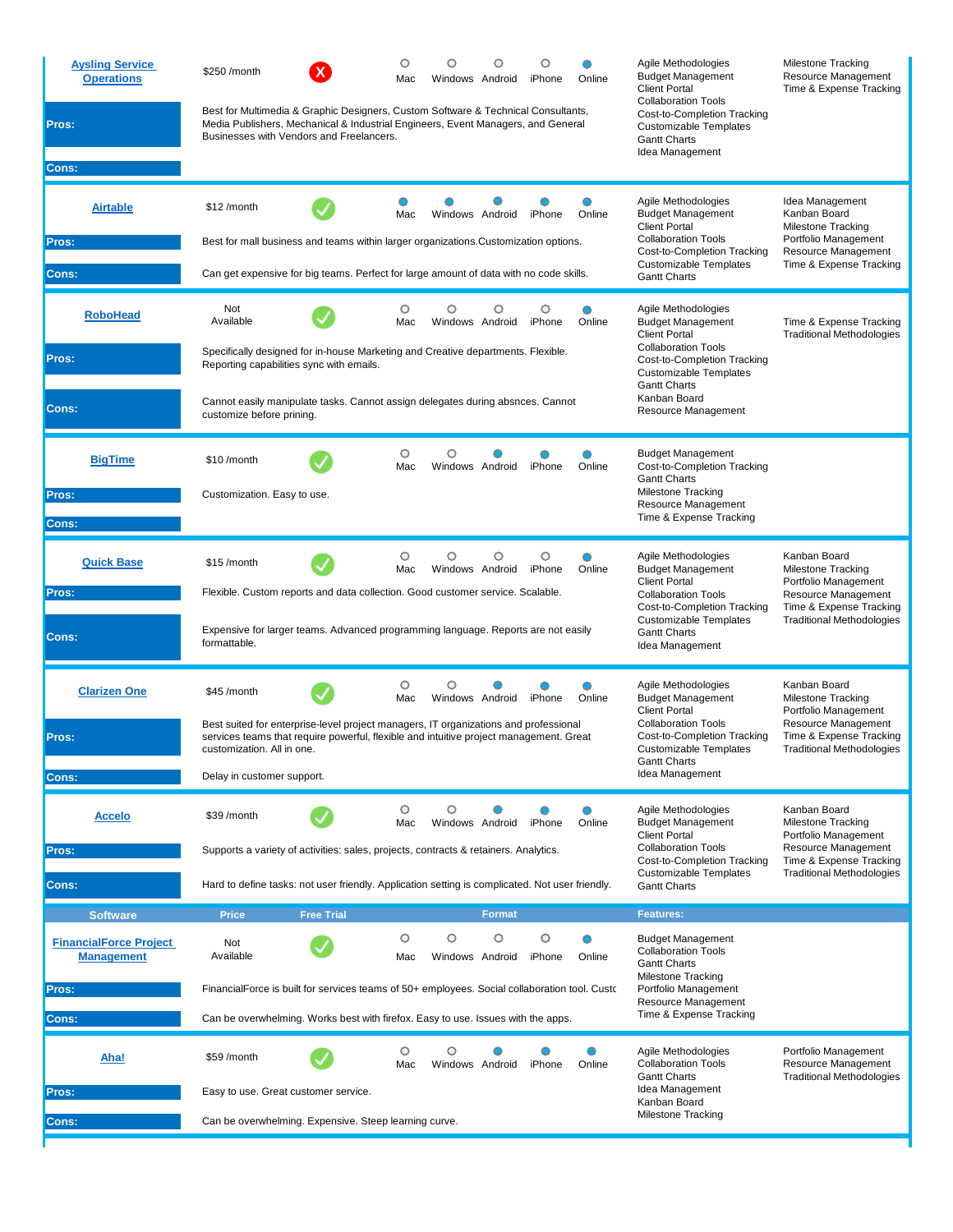| Miro<br>Pros:        | \$10 /month<br>teams. Realtime collaboration. Flexible.        | Mac<br>iPhone<br>Online<br>Windows Android<br>Free for educators to use with students. Better for big teams pricing is expensive for small | Agile Methodologies<br><b>Collaboration Tools</b><br><b>Customizable Templates</b><br><b>Gantt Charts</b><br>Idea Management | Resource Management<br>Time & Expense Tracking<br><b>Traditional Methodologies</b>                         |
|----------------------|----------------------------------------------------------------|--------------------------------------------------------------------------------------------------------------------------------------------|------------------------------------------------------------------------------------------------------------------------------|------------------------------------------------------------------------------------------------------------|
| Cons:                | Learning curve.                                                |                                                                                                                                            | Kanban Board<br><b>Milestone Tracking</b><br>Portfolio Management                                                            |                                                                                                            |
| <b>Scoro</b>         | \$26 /month                                                    | $\circ$<br>$\circ$<br>O<br>Mac<br>Windows Android<br>iPhone<br>Online                                                                      | Agile Methodologies<br><b>Budget Management</b><br><b>Client Portal</b>                                                      | Kanban Board<br><b>Milestone Tracking</b><br>Portfolio Management                                          |
| Pros:                |                                                                | Easy to use. Can transfer tasks. Software reminders and database. Client based.                                                            | <b>Collaboration Tools</b><br>Cost-to-Completion Tracking                                                                    | Resource Management<br>Time & Expense Tracking                                                             |
| Cons:                | Unable to delete expired data.                                 | Does not show content of contract. Filter system is complicated. Contacts are hard to find.                                                | <b>Customizable Templates</b><br><b>Gantt Charts</b><br>Idea Management                                                      | <b>Traditional Methodologies</b>                                                                           |
| <b>Slack</b>         | \$6.67<br>X<br>/month                                          | Mac<br>iPhone<br>Online<br>Windows Android                                                                                                 | Agile Methodologies<br><b>Collaboration Tools</b><br>Time & Expense Tracking                                                 |                                                                                                            |
| Pros:                | Private and public chats. Easy to use.                         |                                                                                                                                            | <b>Traditional Methodologies</b>                                                                                             |                                                                                                            |
| Cons:                | No gantt chart. Notifications aren't specific. Learning curve. |                                                                                                                                            |                                                                                                                              |                                                                                                            |
| <b>JIRA</b>          | \$10 /month                                                    | O<br>Mac<br>iPhone<br>Online<br>Windows Android                                                                                            | Agile Methodologies<br><b>Collaboration Tools</b><br><b>Gantt Charts</b>                                                     |                                                                                                            |
| Pros:                | Customization. Performance tracking. Bug tracking platform.    |                                                                                                                                            | Kanban Board<br><b>Milestone Tracking</b><br>Portfolio Management                                                            |                                                                                                            |
| Cons:                | Not good customer service. Slow. Suited for larger teams.      |                                                                                                                                            | <b>Traditional Methodologies</b>                                                                                             |                                                                                                            |
| <u>Proggio</u>       | \$75 /month                                                    | $\circ$<br>O<br>Online<br>Mac<br>Windows Android<br>iPhone                                                                                 | Agile Methodologies<br><b>Budget Management</b><br><b>Client Portal</b>                                                      | Kanban Board<br>Milestone Tracking<br>Portfolio Management                                                 |
| Pros:                |                                                                | Live project planning. Automatic alerts. Visual representation of the project. Easy to use.                                                | <b>Collaboration Tools</b><br>Cost-to-Completion Tracking<br><b>Customizable Templates</b>                                   | Resource Management<br>Time & Expense Tracking<br><b>Traditional Methodologies</b>                         |
| Cons:                | Can't attach files to assigned items.                          |                                                                                                                                            | <b>Gantt Charts</b><br>Idea Management                                                                                       |                                                                                                            |
| <b>Easy Projects</b> | \$24 /month                                                    | $\circ$<br>O<br>Online<br>Mac<br>Windows Android<br>iPhone                                                                                 | Agile Methodologies<br><b>Budget Management</b><br><b>Client Portal</b>                                                      | Kanban Board<br>Milestone Tracking<br>Portfolio Management                                                 |
| Pros:                | Easy to use. Communication in one place.                       |                                                                                                                                            | <b>Collaboration Tools</b><br>Cost-to-Completion Tracking                                                                    | Resource Management<br>Time & Expense Tracking                                                             |
| Cons:                | projects.                                                      | To see entire organization have to pay for a higher teir. Difficulty searching for past                                                    | <b>Customizable Templates</b><br><b>Gantt Charts</b><br>Idea Management                                                      | <b>Traditional Methodologies</b>                                                                           |
| Paymo                | \$9.56<br>/month                                               | O<br>Mac<br>Online<br>Windows Android<br>iPhone                                                                                            | <b>Budget Management</b><br><b>Client Portal</b><br><b>Collaboration Tools</b>                                               | Portfolio Management<br>Resource Management<br>Time & Expense Tracking                                     |
| Pros:                | freelancers. Best tracking feature. Flexible. Scalable.        | 1 year free for schools. Best For Small and medium project-based businesses and                                                            | <b>Customizable Templates</b><br><b>Gantt Charts</b><br>Kanban Board                                                         |                                                                                                            |
| Cons:                | Time sheet is difficult to use.                                |                                                                                                                                            | <b>Milestone Tracking</b>                                                                                                    |                                                                                                            |
| <b>Forecast</b>      | \$24 /month                                                    | $\circ$<br>$\circ$<br>O<br>O<br>Mac<br>Online<br>Windows Android<br>iPhone                                                                 | Agile Methodologies<br><b>Budget Management</b><br><b>Client Portal</b>                                                      | Idea Management<br>Kanban Board<br>Milestone Tracking                                                      |
| Pros:                | Navigation. Work flow view.                                    |                                                                                                                                            | <b>Collaboration Tools</b><br>Cost-to-Completion Tracking                                                                    | Portfolio Management<br>Resource Management                                                                |
| Cons:                | Not easy to use. Learning curve.                               |                                                                                                                                            | <b>Customizable Templates</b><br><b>Gantt Charts</b>                                                                         | Time & Expense Tracking<br><b>Traditional Methodologies</b>                                                |
| <b>Targetprocess</b> | \$20 /month                                                    | $\circ$<br>$\circ$<br>$\bullet$<br>Mac<br>Online<br>Windows Android<br>iPhone                                                              | Agile Methodologies<br><b>Budget Management</b><br><b>Client Portal</b>                                                      | Kanban Board<br>Milestone Tracking                                                                         |
| Pros:                | Flexible. Easy to use. Focus on visualization.                 |                                                                                                                                            | <b>Collaboration Tools</b><br>Cost-to-Completion Tracking<br><b>Customizable Templates</b>                                   | Portfolio Management<br>Resource Management<br>Time & Expense Tracking<br><b>Traditional Methodologies</b> |
| Cons:                | No gantt chart. Some features are hard to understand.          |                                                                                                                                            | Idea Management                                                                                                              |                                                                                                            |